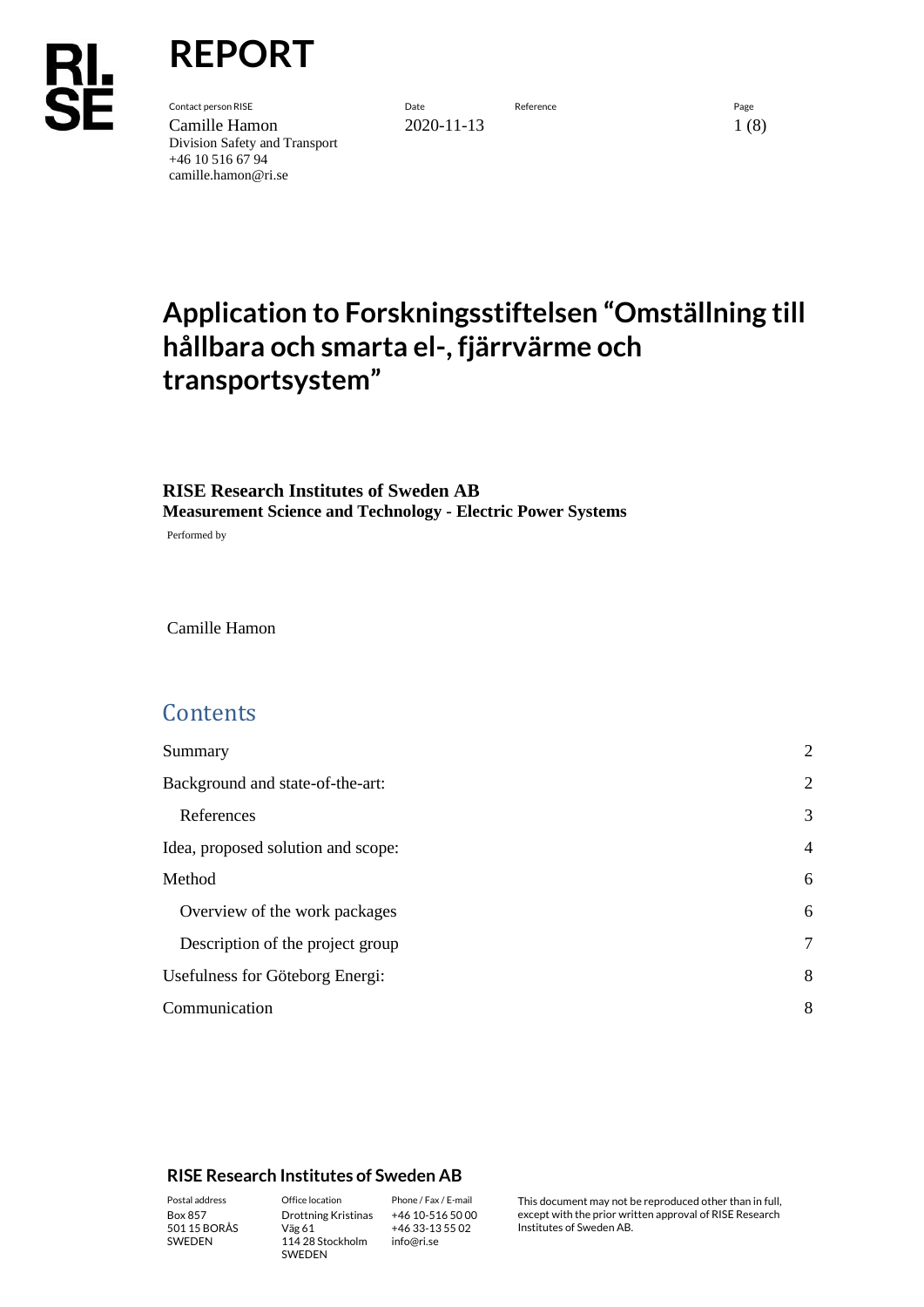## <span id="page-1-0"></span>**Summary**

The overall objective of the project is to study what role district heating systems (DHS) can play in electricity and grid service markets by modelling the decision-making processes of district heating companies (DHC) in terms of investment, planning and operations of their units. The research objectives of this project are to develop operational and scheduling models of district heating systems to simulate their participation in electricity and grid service markets, and study the impact of this participation on investments in future sector coupling units.

Such models have multiple values. They can be used by DHC to simulate their own system to analyse the profitability of participating in electricity and grid service markets, or to perform investment analysis. The models that are envisioned in this project can also be used for policy analysis to investigate what roles DHS can be expected to play in the electricity system and how design parameters of electricity and grid service markets impact the participation of DHS.

The specific objectives of the project are as follows. First, an overview of the electricity markets and grid service markets will be performed to identify what role DHS can play in different markets. This will include an analysis of other actors on these markets and the conditions under which DHS compete with these actors. Second, scheduling and operation strategies for the production and heat storage units will be devised to enable participation of DHS in these markets and services. Third, incomes from these markets and services will be estimated to investigate whether it is economically profitable to start participating in these markets. Four, an inventory of production units relevant for DHC that couple heat and electricity systems (including biobased combined heat and power plants, heat pumps and electric boilers) will be performed. Five, investment studies will be performed to study the profitability of strengthening the coupling between the heat and electricity systems by investing in these units. Finally, the project will promote knowledge exchange both between DHC themselves and between DHC and grid owners by organizing workshops.

In addition to the above-mentioned workshops, industry partners will be involved continuously throughout the project in an agile way. This will allow us to focus on the aspects that matter the most for the project partners.

# <span id="page-1-1"></span>**Background and state-of-the-art:**

The Paris agreement (United Nations Climate Change, 2015), the European Green Deal (European Commission, 2019) and the national Swedish climate targets (Swedish Government, 2017) call for an ambitious energy transition in the coming decades. Sweden is to have zero net emissions 2045 at the latest and 100 % renewable electricity production by 2040 (Swedish Government, 2017). Electrification of industries and transport will play an essential role at achieving the climate targets. For Sweden alone domestic electricity use may increase from today's 140 TWh to between 180 and 220 TWh (Svenska kraftnät, 2018).

District heating can play key roles in meeting the challenges associated with the energy transition.

First, the massive electrification will lead to additional local grid and production capacity challenges where the existing electric grids do not have enough capacity to transfer the required amount of electricity. This is already happening in several Swedish metropolitan areas (Energimarknadsinspektionen, 2020) and can have large consequences on employment, housing, infrastructure and economic growth (Stockholms handelskammare, 2020). In this respect, district heating systems can remedy the issue by both decreasing the need for electricity for heating and providing local electricity generation in combined heat and power (CHP) plants. Furthermore, sector coupling units in district heating systems such as CHP plants, heat pumps and electric boilers can contribute with flexibility in heat and local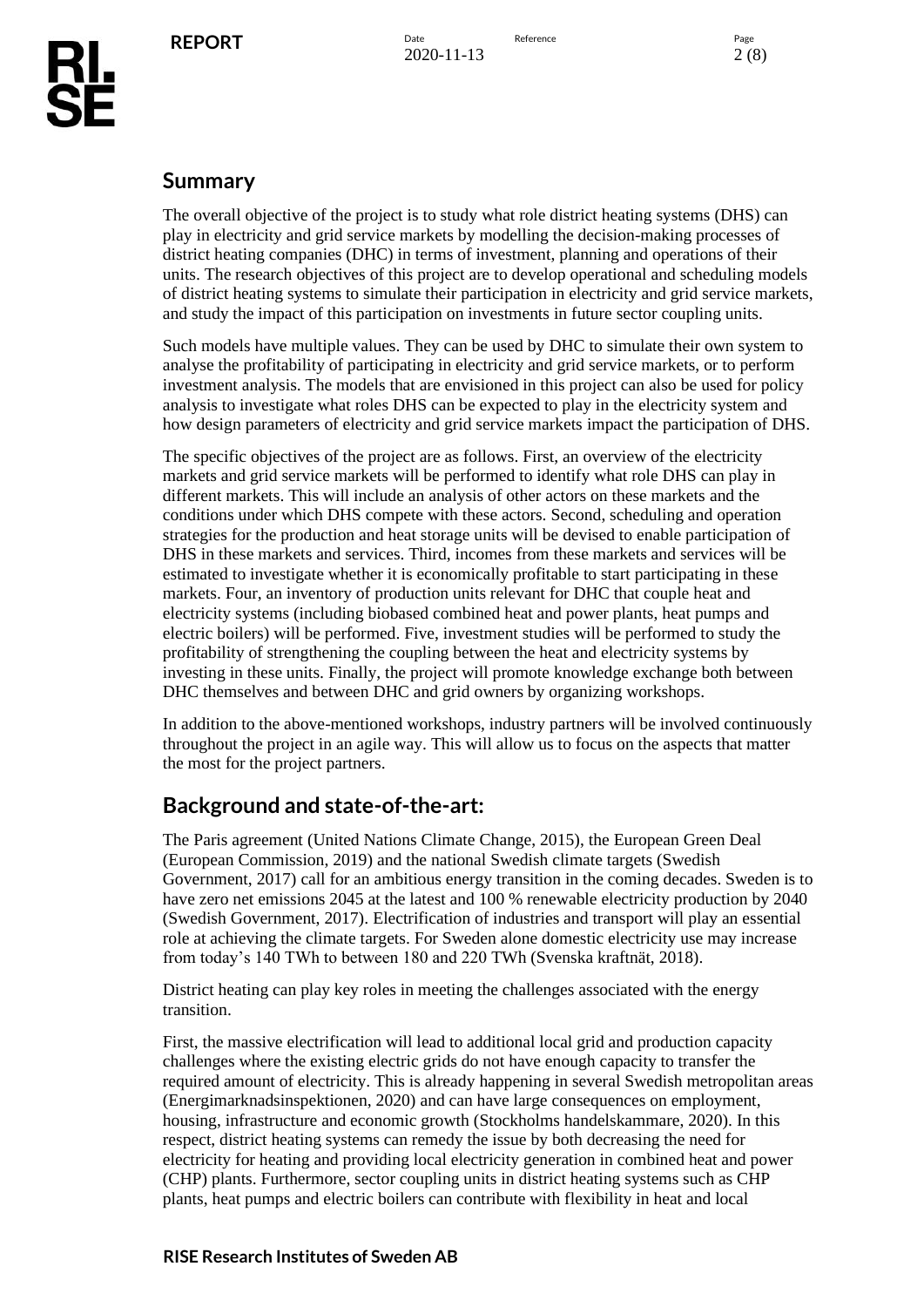electricity networks (Energiföretagen, 2020). Therefore, there is a need to investigate how further integration of district heating systems with the electrical grids and markets will impact operation and planning of such systems.

Second, the transition to a production mix based on renewable intermittent generation will create a larger need for grid services including frequency-regulation services. While sector coupling units do not typically participate in grid service markets today, studies have shown that it is technical possible to do so and that these units have a role to play in these markets in the future (Energiforsk, 2015), (Solvina AB, 2014). Once again, this requires investigating how further integration of district heating systems with the electrical grids and markets will impact operation and planning of these units.

The European, Nordic and Swedish electricity and grid service markets will undergo large changes in the coming years. In the day-ahead market, the flowbased capacity allocation method will be introduced in place of the current net transmission capacity method. Intraday auctions will be introduced to complement the current continuous intraday market. The settlement period will change from 1 hour to 15 minutes (Svenska kraftnät, 2019). A new Nordic balancing model will be introduced and entail many changes to the current Nordic balancing setup (Nordic transmission system operators, 2020). New markets have recently been introduced (such as the market for fast-frequency reserves introduced in 2020) and more will come (such new products for frequency-containment and frequency-restoration reserves). Therefore, a deeper coupling between the district heating and electricity systems entail a need for district heating companies to better understand the current and future markets on the electricity side in which they can participate.

It is in many cases not profitable to invest in sector coupling units instead of heat-only units (Energiföretagen, 2020). If district heating systems are to play a role in the future electricity and grid service markets, there needs to be stronger economic incitement to drive investments in these sector coupling units, for example by diversifying the participation in different electricity markets. Hence, in addition to the impact on operation and planning of the units themselves, there is a need to evaluate the profitability of participating in electricity and grid service markets.

### <span id="page-2-0"></span>**References**

Energiforsk. (2014). *El från nya och framtida anläggningar 2014.*

Energiforsk. (2015). *El och fjärrvärme - samverkan mellan marknaderna.*

Energiföretagen. (2020). *Färdplan för fossilfri konkurrenskraft - Elbranschen.*

Energimarknadsinspektionen. (2020). *Kapacitetsutmaningen i elnäten.*

Energistyrelsen. (10 2020). *Teknologikataloger.* Hämtat från https://ens.dk/service/fremskrivninger-analyser-modeller/teknologikataloger

European Commission. (2019). *The European Green Deal.*

Levihn, F. (2017). CHP and heat pumps to balance renewable power production: Lessons from the district heating network in Stockholm. *Energy*, 670-678.

Nordic transmission system operators. (2020). *Nordic balancing model*. Hämtat från https://nordicbalancingmodel.net/

RISE Research Institues of Sweden. (May 2018). *Vabisys: Optimerad användning av biomassa i en flexibel energiinfrastruktur*. Hämtat från https://www.ri.se/sv/vad-vigor/projekt/optimerad-anvandning-av-biomassa-i-en-flexibel-energiinfrastruktur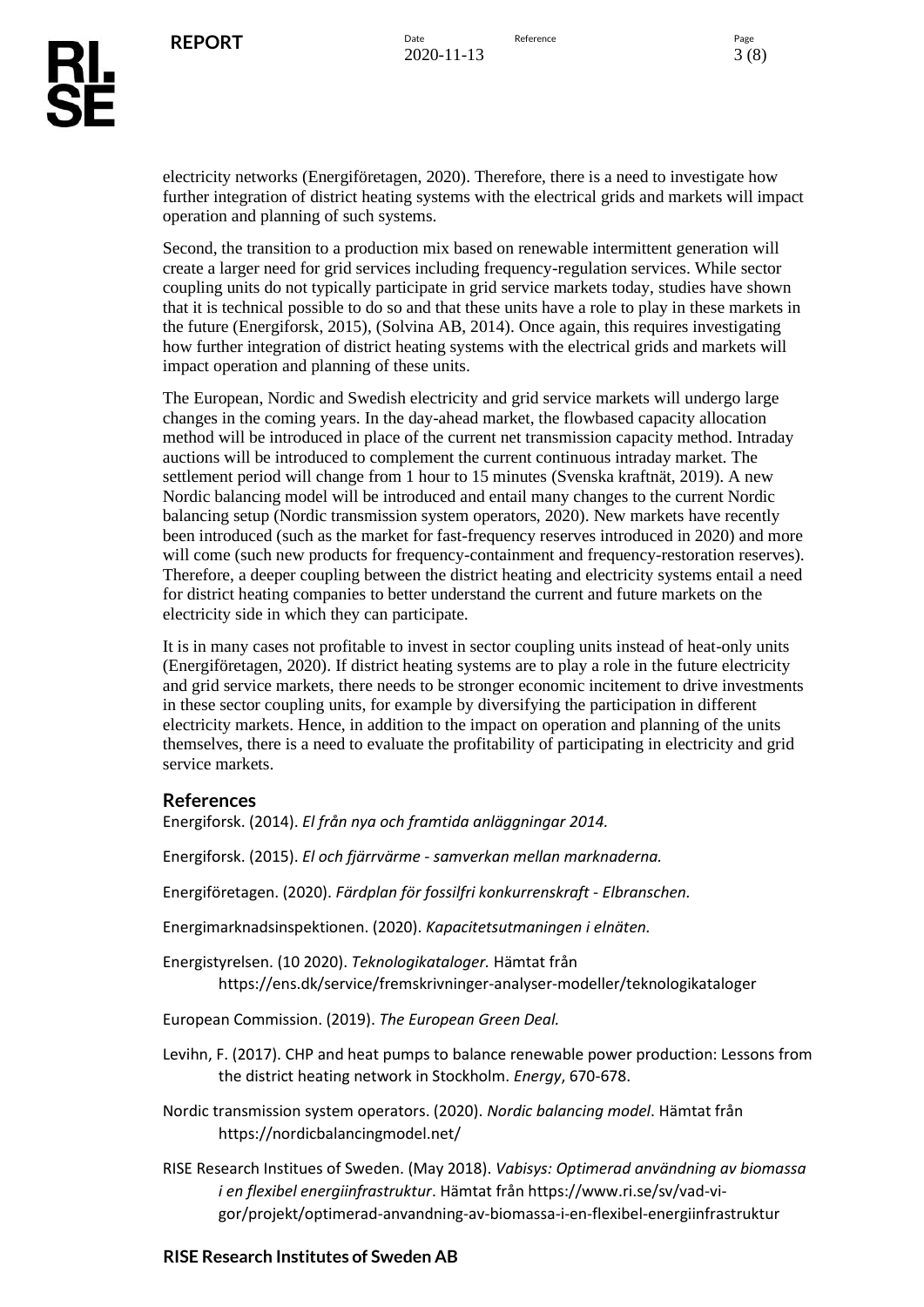- RISE Research Institutes of Sweden. (June 2018). *BIOKRAFT: Biokraft som effektiv och lönsam teknologi för balansering av energisystemet*. Hämtat från https://www.ri.se/sv/vadvi-gor/projekt/biokraft-som-effektiv-och-lonsam-teknologi-balansering-avenergisystemet
- Solvina AB. (2014). *Undersökning av möjligheter för svenska kraftvärmeverk att leverera primär frekvensreglering, FCR-N.*
- Stockholms handelskammare. (2020). *Elbrist kortsluter Sverige.*
- Svenska kraftnät. (2018). *Långsiktig marknadsanalys 2018 - Långsiktsscenarier för elsystemets utveckling fram.*
- Svenska kraftnät. (2019). *Europeiska metoder*. Hämtat från https://www.svk.se/aktorsportalen/elmarknad/eu-s-inreelmarknad/kapacitetstilldelning-cacm/europeiska-metoder/
- Swedish Government. (2017). *Det klimatpolitiska ramverket.*
- Swedish Government. (2017). *Energipolitikens inriktning.*
- United Nations Climate Change. (2015). *The Paris Agreement*. Hämtat från https://unfccc.int/process-and-meetings/the-paris-agreement/the-paris-agreement

# <span id="page-3-0"></span>**Idea, proposed solution and scope:**

#### **Idea**

The idea of the project is to develop models of district heating systems to investigate what roles they can play in different electricity and grid service markets, and whether the market conditions give correct price signals to fulfil these roles. Specifically, the project aims at answering the following questions:

- What electricity markets and grid service markets are relevant for DHC to participate in?
- How can DHC schedule and operate their existing production and heat storage units to participate in these markets?
- What income can DHC make from participating in these markets?
- Looking farther ahead, what sector coupling technologies will be available for DHC to invest in?
- Will it be profitable for DHC to invest in such sector-coupling technologies instead of investing in heat-only units?

The research value of this project is in developing generic models of DHS that can be used to simulate operation and scheduling of units of any DHS. These models can in turn be used to evaluate the extent to which DHS can participate in different electricity and grid service markets. The extent of their participation will condition the profitability of investing in sector coupling units such as combined heat-and-power plants. Altogether, the analysis will determine what roles DHS can play on electricity and grid service markets now and in the future.

### **Proposed solution**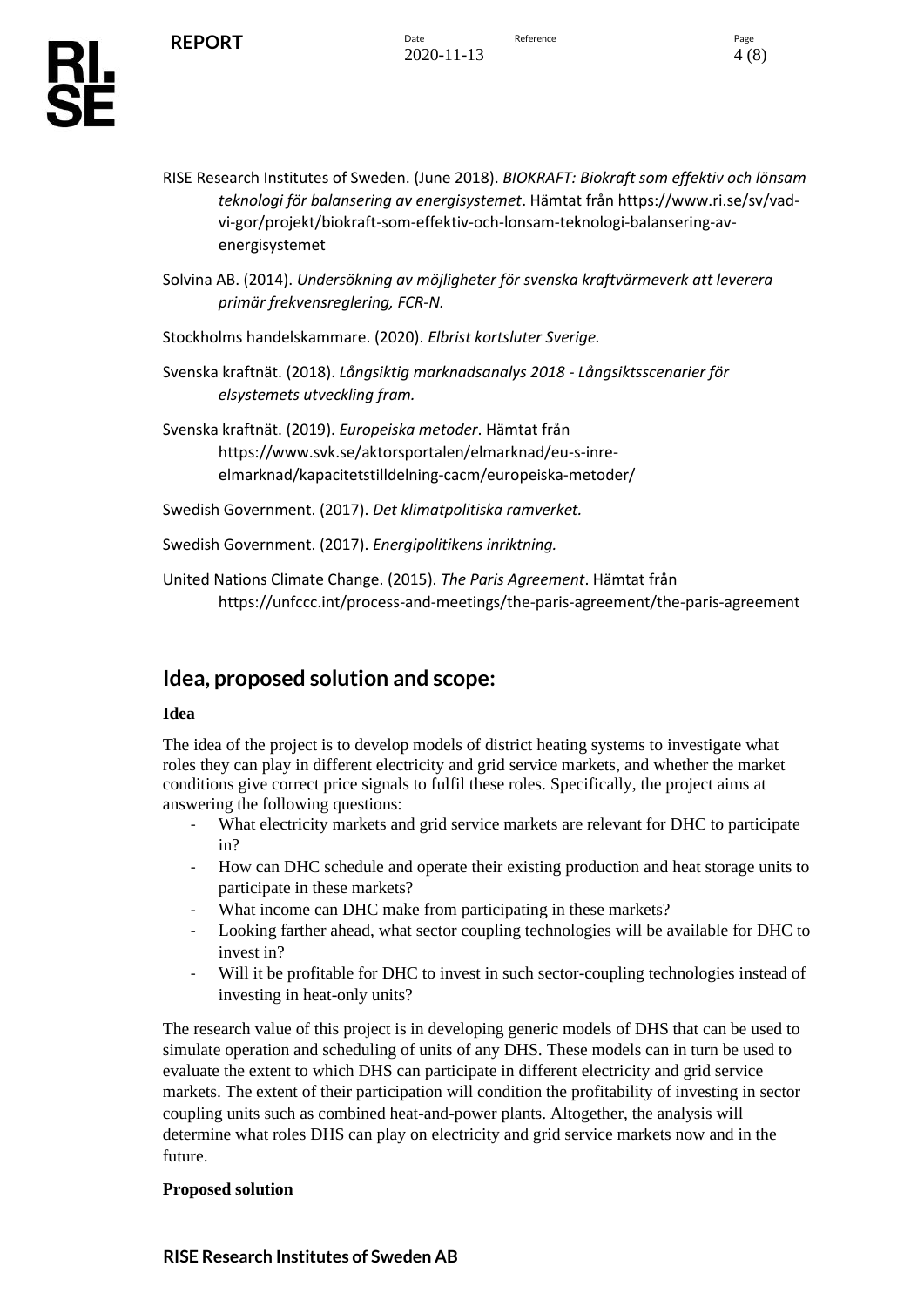In a first step, electricity markets and grid service markets relevant to DHC will be identified. A review of the existing and new markets, their rules and designs will be performed. Known changes coming to existing markets will also be reviewed. A review of other actors participating in these markets will be included considering the conditions under which all these actors compete on the different markets.

In a second step, scheduling and operating strategies for DHC to participate in these markets will be designed. Scheduling and operation models will be developed to study the impact of participating in these markets on the production and heat storage units owned by DHC. These models will also be used to evaluate the income generated by participating in these markets. This will allow DHC to quantify the added value in diversifying their participation in different electricity-related markets using their existing units. These models will also be used in investment studies to quantify the income from new units from the electricity and grid service markets, as described below.

Parallel to the work on the above topics, an inventory of relevant investment options for sector-coupling units will be made. Sector-coupling units can for example include biobased combined heat and power plants, biogas-fuelled gas turbines, heat-pumps, electric boilers, and organic Rankine cycle systems. The aim of this inventory is to complement the second step above, in which existing units are considered, by looking at investment options for new units.

Finally, investment studies will investigate in more detail the economic profitability of some of the investment options identified above. This will be done by integrating these new units in existing systems and running the models developed in the second step above to estimate the incomes brought by these new units. These income estimates will be fed into an investment calculator to assess the overall economic profitability.

#### **Scope**

The project is limited to the sector coupling between heat and electricity systems and does not directly consider, for example, the transportation system. The latter is, however, indirectly included in the electricity systems since a massive electrification of the transportation system is expected.

Previous studies such as (Energiforsk, 2015) have looked at the interaction between heat and electricity systems on a system level. In this project, we aim at studying how individual district heating companies are impacted by this sector coupling and how sector coupling impacts their individual investment, scheduling and operation decisions. This project will build on the experience and models from two ongoing projects in which RISE participates (RISE Research Institues of Sweden, 2018).

The inventory of investment options will focus on climate neutral units and addons that can enhance the sector coupling between heat and electricity systems for district heating companies. The main focus will be on the following units: biomass and waste-based combined heat-and-power plants, heat pumps, electric boilers, biogas-fuelled gas turbines and organic Rankine cycle turbines. In particular, the following kinds of unit will not be included: pure electricity production units based on renewable energy (such as solar panels), batteries, electrolysers for hydrogen production and fuel cells. Furthermore, since the project is limited to heat and electricity systems, units generating other kinds of products (such as synthetic natural gas and wood chip drying) will not be considered.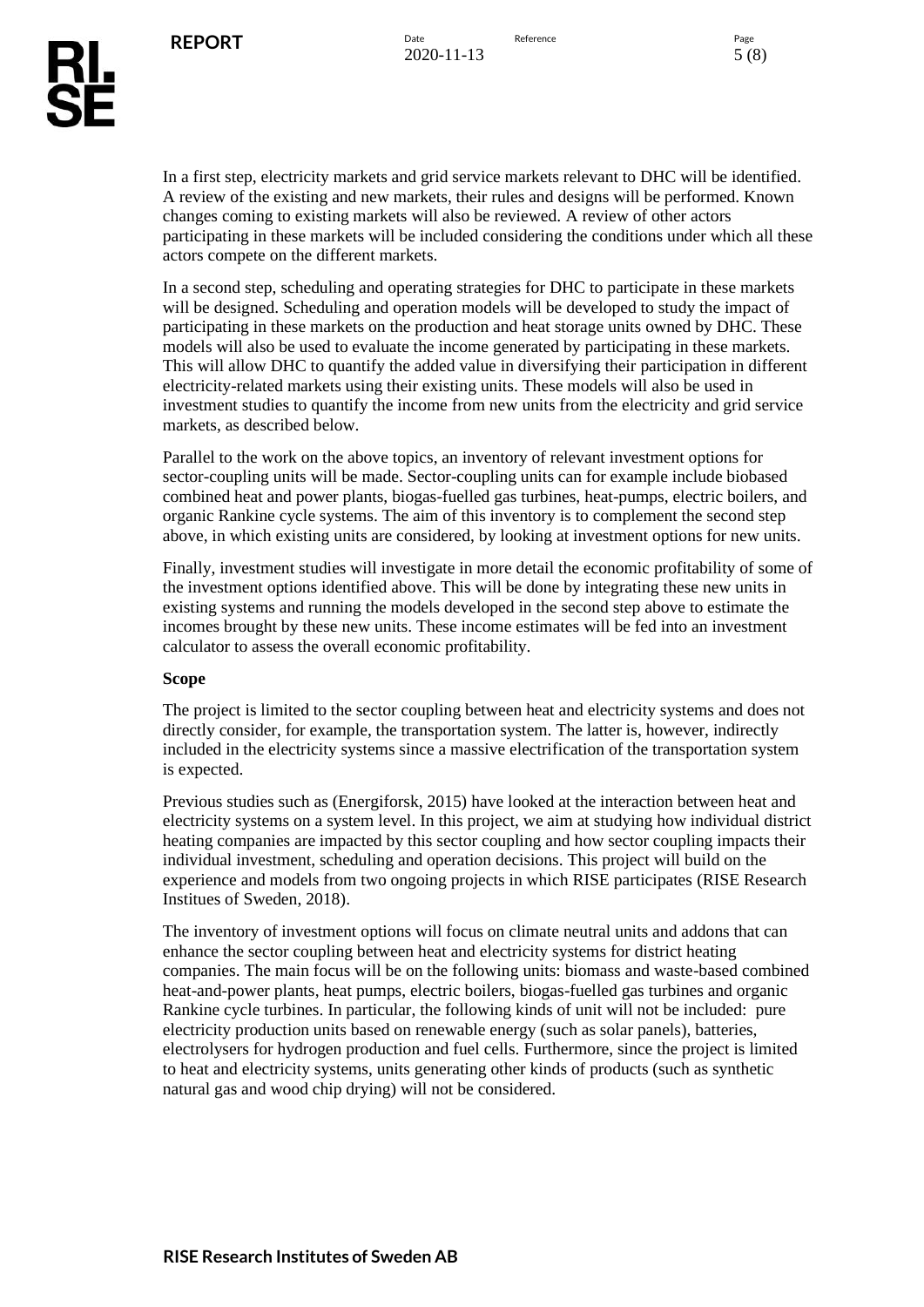# <span id="page-5-0"></span>**Method**

### <span id="page-5-1"></span>**Overview of the work packages**

A short description of the methodology that will be used in this project in terms of work packages and deliverables can be found below. A more comprehensive description of the work intended in each work package can be found in attachment 1.

- WP 1: Current and future technologies for new units and upgrades
	- o The aim of this work package is to make an inventory on potential climate neutral technologies relevant for fostering sector coupling between district heating systems and electricity systems.
	- o Total hours: 300 hours
	- o Deliverables
		- Deliverable 1.1.1: Portfolio of climate neutral, sector-coupling technologies for district heating companies (dataset and report)
		- Deliverable 1.1.2: Portfolio of investment options for relevant electricity and grid-service markets (dataset)
- WP 2: Revenue streams and scenario creations
	- o The aim of this work package is to identify products and market services that sector-coupling technologies introduced in WP 1 can provide in the electricity system and consequently list all the potential heat- and electricity-related revenue streams for district heating companies (DHC). This will take the form of a review of electricity and grid markets as well as the conditions under which different actors participate in these markets. Furthermore, a review of existing forecasts for these products will be performed. Finally, workshops will be organized to promote knowledge exchange between district heating companies (including Vattenfall Värme, the reference group and open to other DHC as well) and grid owners (Svenska kraftnät has declared interest).
	- o Total hours: 400 hours
	- o Deliverables
		- Deliverable 2.1.1: Review of current and future heat- and electricityrelated products and their relevance for district heating companies (report)
		- Deliverable 2.1.2: Potential revenue streams corresponding to each product and accordingly formulating the total revenue for each technology/products option (report)
		- Deliverable 2.2.1: Literature review to list existing forecasts of future prices of market and services that are relevant to sector-coupling technologies identified in WP1 (report)
		- Deliverable 2.2.2: Market and services price time series (dataset)
- WP 3: Operational and scheduling models for sector coupling of district heating systems
	- o The aim of this WP is to develop scheduling and operating strategies for production and heat storage units that allow district heating companies to participate in the markets identified as relevant in WP2. These models will be used to evaluate the potential revenues to be made from participating in the markets identified in WP2.
	- o Total hours: 800 hours
	- o Deliverables:
		- Deliverable 3.1.1: Specifications of the scheduling model (report)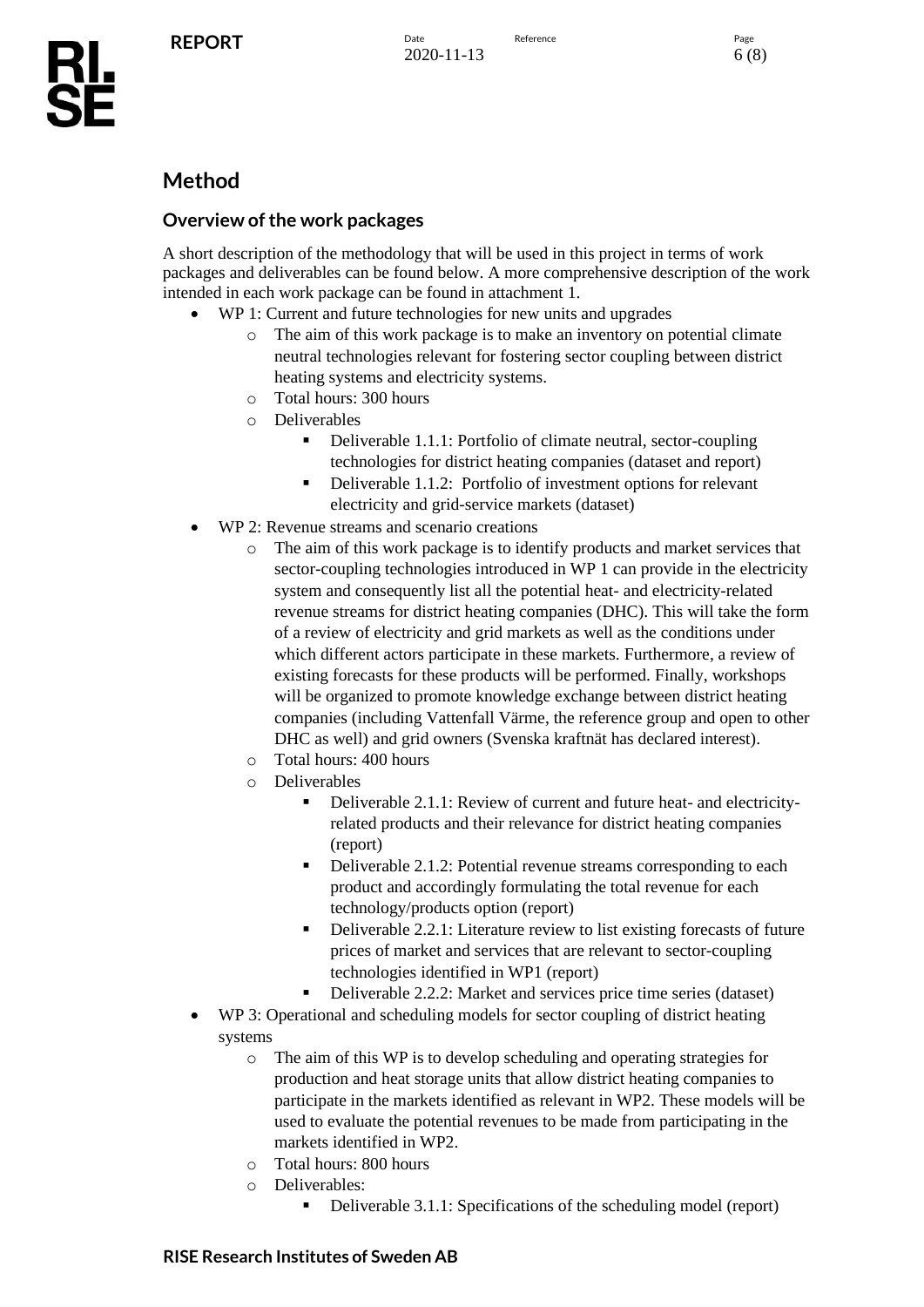- Deliverable 3.1.2: Python source code of the scheduling model (source code)
- Deliverable 3.2.1: Specifications of the operating model (report)
- Deliverable 3.2.2: Python source code of the operating model (source code)
- Joint deliverable 3.2.3: Case studies to demonstrate features of the scheduling and operating models (Joint deliverable with task 3.1) (report)
- Joint deliverable 3.2.4: Evaluation of potential revenues when participating in relevant electricity and grid-service markets (report)
- WP 4: Investment studies
	- o The aim of this work package is to establish, carry out and evaluate investment studies in new climate neutral, sector coupling units.
	- o Total hours: 300
	- o Deliverables
		- Deliverable 4.1.1: A set of relevant investment cases (dataset)
		- Deliverable 4.1.2: Investment studies: results and conclusions (report)
		- Deliverable 4.1.3: Scientific publication presenting the models from WP3 and investment studies from WP4.
- WP 5: Project management
	- o The aim of this work package is to ensure effective project management and coordination and ensure high quality and timely delivery of the project results. RISE is going to be the coordinator of the project and will be in charge of the main management tasks over the entire project duration. The project will run for 24 months.
	- o Total hours: 150 hours

### <span id="page-6-0"></span>**Description of the project group**

The project group consists of actors who complement each other well.

- RISE is responsible for project management, research and development in the project. Several departments within RISE with various complementary competencies and expertise in all relevant areas for the project implementation is part of the project group.
	- o Electric power systems: Experts with competence about electricity markets and grid services as well as sector coupling between heat and electricity systems.
	- o Energy and Resources: Experts with competence and long experience about biobased energy production and its implementation in different energy systems.
- Vattenfall Värme will be part of the project and will be involved continuously to formulate the needs, identify the research directions of interest, formulate case studies and provide real-life data to use in the case studies The participation of the industrial parties guarantees that the work focuses on relevant cases and issues and that the results obtained can be implemented in future decision-making processes.
- Reference group: A reference group will be formed at the start of the project. It will consist of the financing party (Göteborg Energi) and possibly additional industrial partners. The reference group will be part of defining the work more specifically at the start of the project and will meet regularly throughout the project to follow up